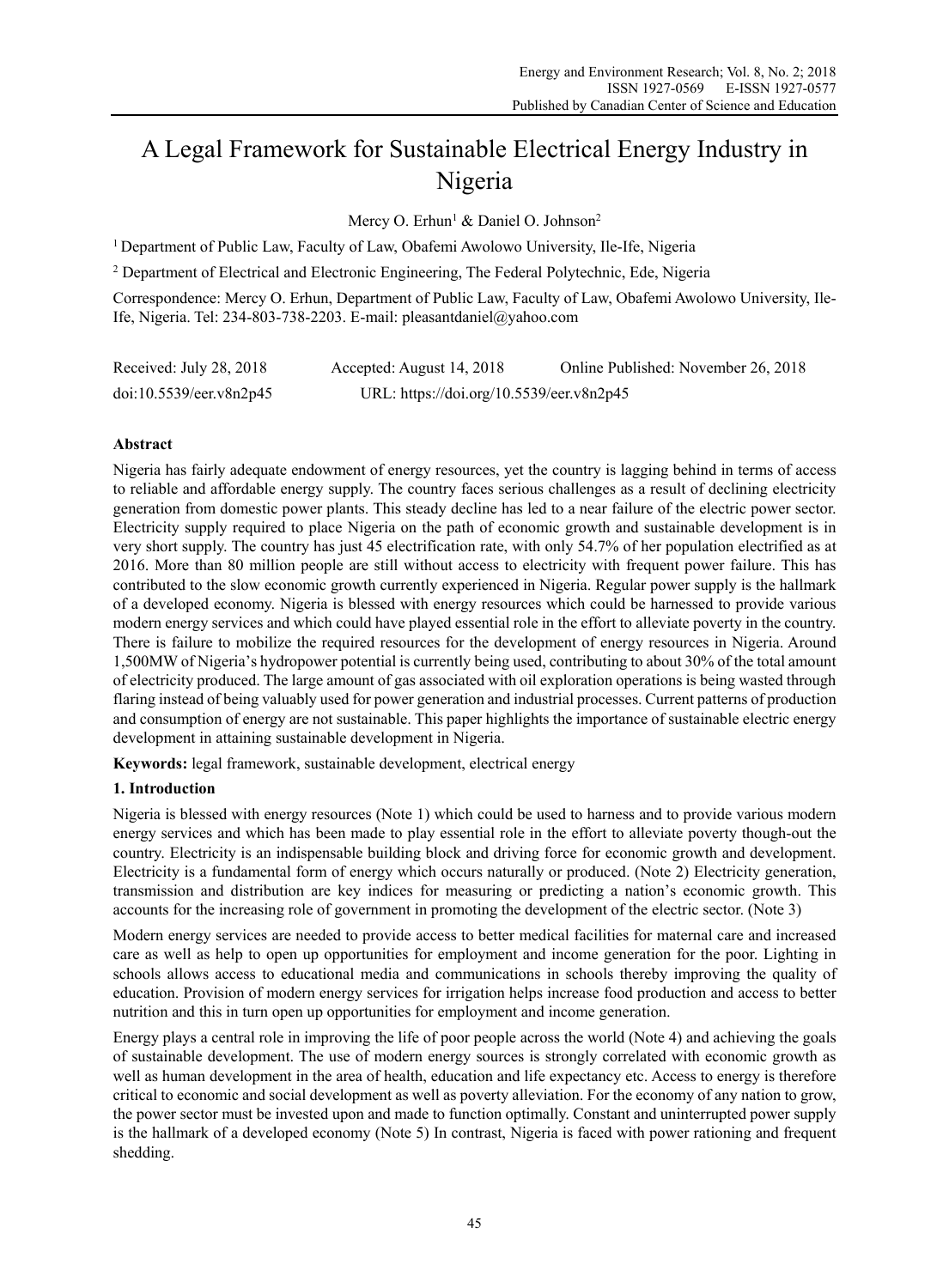#### **2. Energy**

Nigeria's Energy Resources include fossil fuels, (Note 6) hydroelectricity, uranium, and other renewable energy sources. (Note 7) The world "energy" is defined (Note 8) as "the capacity of objects or systems to do work." Energy can be in the form of electrical energy, nuclear energy, solar energy, thermal energy and petroleum energy. (Note 9) Energy helps to create jobs, develop industries, enhance value added economic activities as well as support income generating activities. Interruption of energy supply can cause serious economic, social and financial loses. Energy is essential to economic dimension of sustainable development. The focus of this study is on electric energy. Electricity is essential to modern productive activities. It has been observed (Note 10) that lack of access to modern energy carriers constraints opportunities to earn income and live healthy lives.

Nigeria is faced with power rationing and frequent load shedding, leading many industries and businesses to loose their competitiveness through purchasing and operating private generators. Paying attention to the energy sector is critical in reducing long term dependence on imported oil and has the ability to lower national debts, thereby improving economic conditions to the benefit of the poor. Access to electrical energy services facilitates economic development in the area of increased productivity, income generation, and locally owned businesses creating employment in local energy service provision and maintenance. Present generation hold the environment and its resources in trust for future generations. (Note 11) Energy must therefore be made available at all times in sufficient quantities and at affordable prices to support the goals of sustainable development.

Access to electrical energy is an important dimension of poverty eradication. Electricity is directly related to issues of poverty reduction (Note 12) and access to basic human needs (Note 13) require appropriate and sustainable energy supply to be developed. Electric energy services are needed to provide access to better healthcare facilities. (Note 14) The energy use patterns of the poor keep them in a perpetual poverty cycle. Improving access to adequate, reliable and affordable modern energy services for the poor is the most appropriate way of addressing these needs and concerns. It will help to reducing poverty and diseases, to achieve universal primary education. It takes a sustainable energy sector to avoid social dysfunction and ensure social and cultural well-being.

#### **3. History of Electric Power in Nigeria**

Electricity was first produced in Lagos, Nigeria in 1896 while the first generating power plant was established in Lagos in 1898. The Nigerian Government Electricity Undertaking was established -in 1946 under the jurisdiction of the Public Works Department, to take over the responsibility of electricity supply in Lagos. The pattern of electricity was in the form of individual electricity power undertaking, scattered all over towns, while other bodies (Note 15) had licenses to produce electricity in some locations in Nigeria. In 1951, Electric Corporation of Nigeria (ECN) was established as a statutory public corporation to take over power generation projects from Native Authorities. ECN was responsible mainly for the distribution and sales of electricity.

The Niger Dams Authority (NDA) was established in 1962 as an autonomous entity, charged with the responsibility for the provision of hydropower and to construct and maintain dams and other works on the River Niger and elsewhere and to generate electricity by means of water power, improving navigation and promoting fish brines and irrigation. (Note 16) It was charged with the responsibility of building and running generating stations and transmission lines. Both the ECN and the NDA were merged in 1972 to form the National Electric Power Authority (NEPA), with the hope of more effective utilization of the human, financial and other resources available to the electric industry throughout the country.

NEPA became virtually the sole provider of electricity throughout Nigeria to the exclusion of all other organizations. (Note 17) NEPA was given the statutory mandate of developing and maintaining an efficient coordinate and economical system of electricity supply throughout the country. (Note 18) NEPA was privatized in order to ensure that Nigeria has an electric power industry that can meet the needs of its citizens in the 21st century. (Note 19) The Electric Power Reform Act was put in place to give legal backing to the reform activities (Note 20) in the power sector. The Reform was aimed at improving the overall efficiency through restructuring, private sector participation and competition through improved customer satisfaction and reduced tariff. The main ingredients of the Reform are deregulation, commercialization, free market economy etc. (Note 21)

#### **4. Sustainable Development**

Sustainable development is an approach to the continued economic development of the world which balances equally the three pillars of sustainable development. (Note 22) Sustainable development calls on global development to consider both the economic advantages and costs of development (Note 23) as well as the impacts of development on all three pillars, and consider the impact of development on the ecosystems, which also relates to human health and well-being. (Note 24)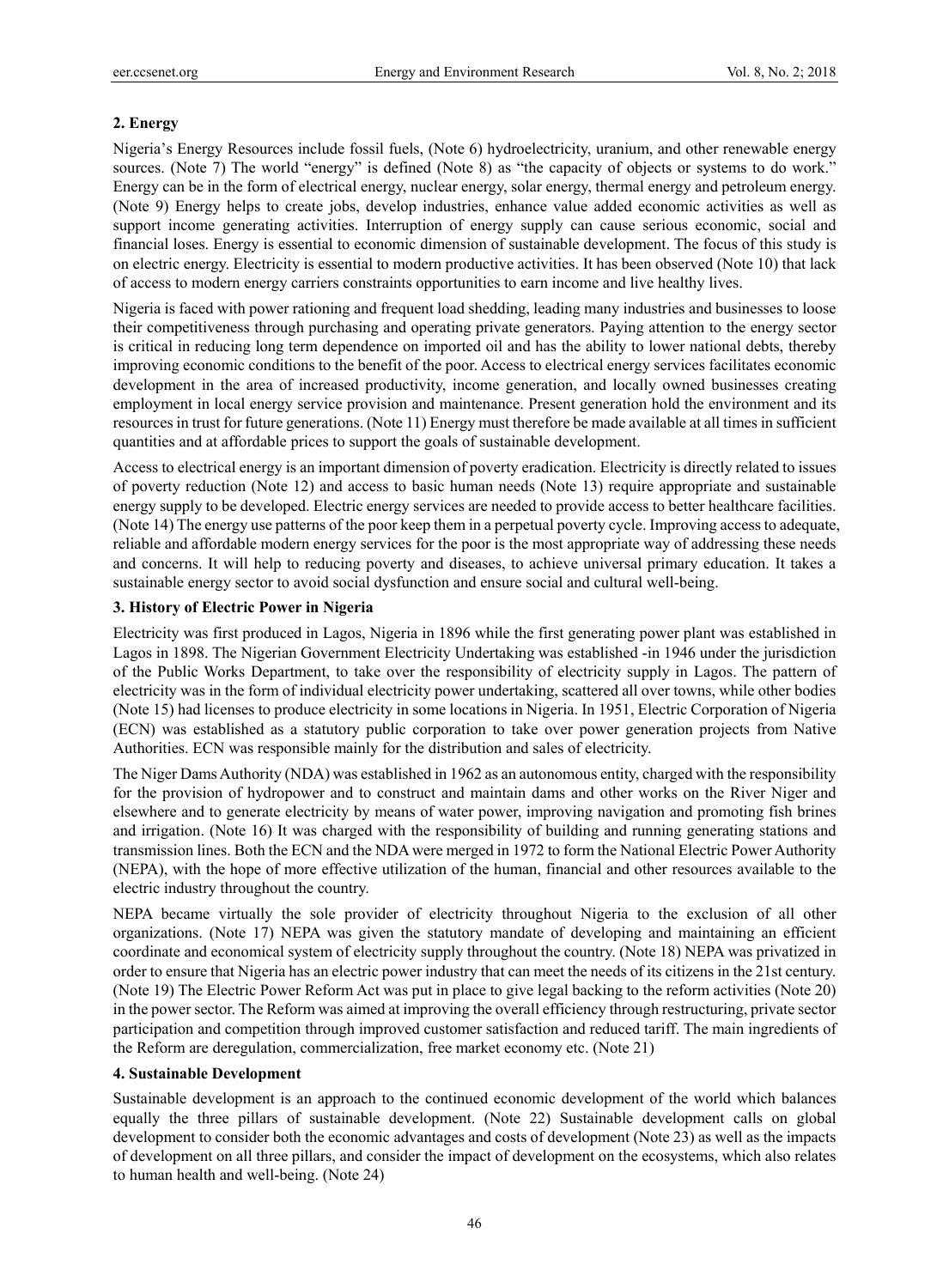Energy represents a major part of sustainable development, which is intended to help humans shift their focus from short-term gain with negative long-term results, to long term gains that can begin to work in the favour of man. Sustainable development is an attempt to create a new bottom line in which value can be seen in the long term, and in which human well-being at present and generations to come are calculated, along with corporate and governmental economic figures into the bottom line. In a sustainable world society, the social, economic and environmental dimensions of sustainable development are integrated into the policy-making process at every level of governance.

Sustainable development is the development that meets the needs of the present without compromising the ability of future generations to meet their own needs. (Note 25) It is a balance between environmental protection and human economic development and between the present and future needs. It means equity in development and sectoral actions across space and time. It requires integration of economic, social and environmental approaches towards development. Sustainable development is development with no damage. (Note 26) Sustainability means enough for all forever. (Note 27) According to John Ehrenfeld, (Note 28) sustainability is the possibility that human and other forms of life on earth will flourish forever.

The Johannesburg Declaration created a collective responsibility to advance and strengthen the interdependent and mutually reinforcing pillars of sustainable development (Note 29) at all levels. (Note 30) The basic idea behind the concept of sustainable development is people, habitats and economic systems. There is therefore the need to consider the three pillars of sustainable development together namely society, economy and environment, when engaging in the generation and distribution of electricity that will be sufficient and available for all on a long term basis without causing damage to human and other forms of life.

Sustainable development is both a conceptual framework, a process as well as an end goal. As a conceptual framework, Sustainable development is a way of changing the predominant world view to one that is more holistic and balanced. As a process, it is a way of applying the principles of integration across space and time to all decisions and as an end goal, it is used to identify and fix the specific problems of resource depletion, health care, social exclusion, poverty, unemployment etc.

Since the Earth summit which took place at Rio, the concept of sustainable development has been placed on national and international policy agenda and there have been efforts since then to operationalize sustainable development by governments, international organizations, local authorities, business, citizen groups and individuals. Several challenges threaten progress towards the attainment of sustainable development goals. These problems are mostly rooted in issues of resource use and their pattern of distribution and ownership.

The goals for sustainable human development are listed (Note 31) as poverty reduction, universal education, gender equality, reproductive health and environment. The principles of sustainable development as listed by Dipakde et al (Note 32) are holistic development, development within the boundary of environment, development within socio-cultural and traditional – knowledge base, enhanced quality of life, the promotion of collectiveness, needs of future generations, global diversity, people's participation and empowerment to manage their surrounding and natural resources, development based on national policy and needs and one that encourages least energy and judicious use of resources.

# **5. Energy and Sustainable Development**

Access to energy facilitates the eradication of poverty and improved access to reliable and affordable energy services for sustainable development. It is a means of generating other important services that mitigate poverty. Energy is essential to economic and social development and improved quality of life. The principle of sustainable development encourages least and judicious use of energy resources. Energy must be used in a way that is consistent with the aim of protecting human health, the atmosphere and the natural environment, if it is to be sustainable. Environmentally sound energy approaches are necessary to control atmospheric emissions of greenhouse and other gases and substance. (Note 33) Increased access to energy will generate opportunities for economic growth, enhance education, better health care, more training and employment as well as higher productivity in business, thereby contributing to sustained poverty reduction.

It takes sustainable energy sector to avoid a degraded environment associated with the challenges of poaching, environmental degradation, soil erosion etc., and to ensure environmental integrity that will ensure a sustainable and healthy environment as well as pollution prevention and control. Sustainable energy sources mean that which will allow the earth to sustain a balanced, healthy ecosystems and human life. Sustainable energy is defined (Note 34) as energy that is capable of meeting the needs of present generation without compromising the ability of future generations to meet their own energy needs. Sustainable energy is energy which is produced and used in ways that support human development over the long term, in all its social and economic environmental dimensions. (Note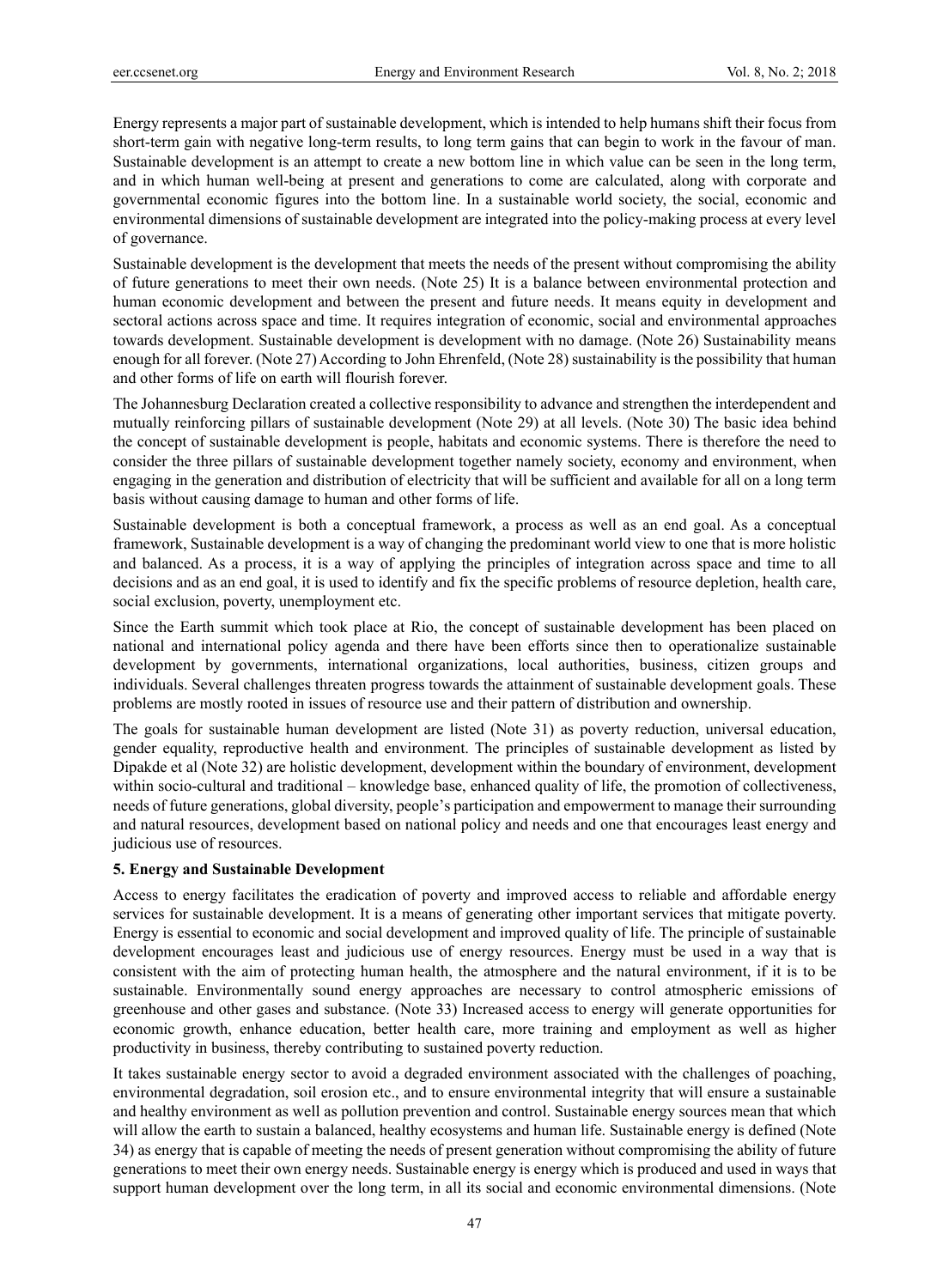35) Examples of sustainable energy sources include solar energy, wind energy, some forms of hydro power like micro-hydro power which are not disruptive to the natural environment, hybrid-electric cars which make use of more gas and less fuel and emit much less carbon monoxide, nuclear power and some biomass fuels. More concrete steps should be taken to ensure sustainable electric supply in Nigeria. Well designed hydropower projects can be developed in an environmentally friendly, socially responsible and economically viable manner.

Sustainable development is defined as a development that meets the needs of the present, without compromising the ability of future generations to meet their own needs. (Note 36) It requires meeting the basic needs of all and extending to all the opportunity to satisfy their own aspirations for a better life. Sustainable development is a process of change in which the exploitation of resources, the direction of investments, the orientation of technological development and institutional change are in harmony and enhance both current and future potentials to meet human needs and aspirations. In a sustainable world society, the social, economic and environmental dimensions of sustainable development are integrated into the policy-making process of the energy sector at every level of governance. In the light of the discussion on energy, this means that future generations will have the services provided by energy. This requires efficient extraction and use of existing energy resources while developing new forms of energy and associated technologies over the longer term, with emphasis on how to ensure the continuous available of energy.

The production and use of energy represents a major source of environmental degradation, having a single most severe threat to sustainable development. Indoor pollution and carbon emission constitute threat to human health. Access to cleaner, more efficient fuels will reduce greenhouse gas emissions which are a major contributor to climate change. The combustion of fossil fuels (Note 37) used to power industries, transportation and electric power plant is the post important source of emission of greenhouse gases. Electric power production from large coal, oil and gas, if not designed in an environmental friendly, socially responsible and economically viable manner, is also a source of concern. Energy production from large hydroelectric dams is also a source of concern. Efficient use of energy helps to reduce local pollution and improve conditions of the poor. The sustainable energy for all initiative was launched in 2011, with the aim of proving universal access to modern energy, double the global rate of improvement in energy efficiency and double the share of renewable in the global energy mix by the year 2030. Unfortunately, as observed by Atsegbua et al, (Note 38) there is no detailed and comprehensive policy for renewable energy in Nigeria.

## **6. Regulatory Regime for the Nigerian Power Sector**

# *6.1 The Constitution of the Federal Republic of Nigeria*

SAs stated under the economic objectives of Nigeria, the State shall harness the resources of the nation and promote national prosperity, and an efficient, a dynamic and self reliant economy; (Note 39) control the national economy in such manner as to secure the maximum welfare, freedom and happiness of every citizen on the basis of social justice and equality of status and opportunity; (Note 40) manage and operate the major sectors of the economy; (Note 41) and protect the right of every citizen to engage in economic activities. (Note 42) The State also pledged to direct its policy towards ensuring the promotion of a planned and balanced economic development; (Note 43) that the material resources of the nation are harnessed and distributed as best as possible to serve the common good; (Note 44) that the economic system is not operated in such a manner as to permit the concentration of wealth or the means of production and exchange in the hands of few individuals or of a group; (Note 45) and that suitable and adequate shelter, suitable and adequate food, reasonable national minimum living wage, old age care and pensions, and unemployment, sick benefits and welfare of the disabled are provided for all citizens. (Note 46) The fulfillment of these objectives requires a sustainable electric power supply that will keep production going without any form of hindrance. Unfortunately, the reverse is the case in Nigeria.

# *6.2 The Electric Power Sector Reform Act 2005*

The above Act led to the transition of National Electric Power Authority to the Power Holding company of Nigeria. The Act was enacted on March 11, 2005, with the objective of ensuring private sector participation, and bringing about a competitive power market in place of monopoly market earlier dominated by NEPA, (Note 47) and fasttracking the restructuring and privatization of the sector. The Act therefore made provision for the development of a competitive electricity market.

The Electric Power Sector Reform Act is saddled with the responsibility of providing uninterrupted electricity. It is also has the responsibility of ensuring safe, adequate, reliable and affordable services in the generation, transmission, distribution and trading of electricity, (Note 48) to ensure private sector participation, to protect the interest of the consumers, to monitor the health and safety regulations by electricity companies to make fair regulations and ensure vigilant over-sight of the electric industry and been firm in the enforcement of rules and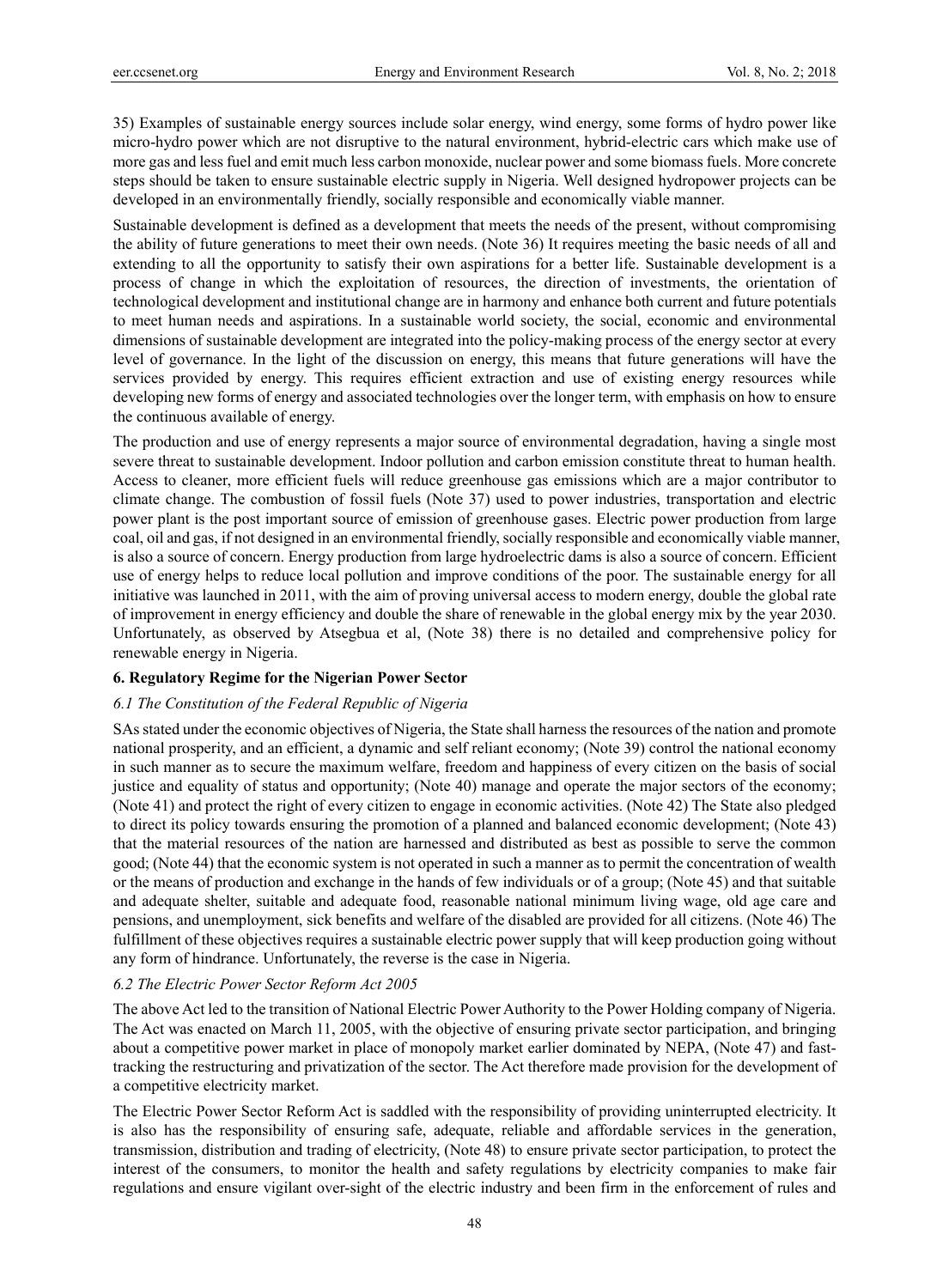## regulations. (Note 49)

The Electric Power Sector Reform is expected to improve the stability of electricity supply, improve cost recovery, increase the availability of investment capital, usher in competitive energy market and provide jobs for the populace. The Reform also poses some political challenges like the construction of plants within the Niger Delta area which has unfriendly political climate, (Note 50) environmental, technical challenges as a result of the high carbon monoxide emission already witnessed in Nigeria from chemical industries, economic and social challenges like the generation of more electricity. (Note 51)

## *6.3 The Nigerian Electric Regulatory Commission (NERC)*

The Nigerian Electric Regulatory Commission was established by the Electric Power Sector Reform Act (EPSRA) to ensure effective implementation of the goals and objectives of the Electric Power Reform Act. Its function is to regulate and monitor the Nigerian Electricity Industry. (Note 52) The mission of the Commission is to promote and ensure an investor friendly industry and efficient market structure to meet the needs of Nigeria for safe, adequate, reliable and affordable electricity. Its vision is to "keep the lights on" by providing electricity on demand. (Note 53) The establishment of NERC is pivotal in making the Power Sector Reform a reality.

## *6.4 Electric Power Implementation Committee*

The above is a steering Committee put in place to carry out the functions of synchronizing, coordinating and monitoring all activities relating to the reform, restricting and privatization of the electric power sector, and to formulate proposals for the creation of conditions that will help to sustainably develop the power sector.

## *6.5 The Federal Ministry of Energy*

The above Ministry is concerned with the formulation of policies for electric power, including the policy on renewable electricity. The Ministry is responsible for the promotion, monitoring, evaluation and assessment of policy implementation of renewable energy utilization in Nigeria.

## *6.6 Energy Commission of Nigeria*

The Nigerian Energy Commission is saddled with the responsibility of conducting strategies, planning and coordination of all national policies in the energy sector, with a view to ensuring that the sector is of benefit to government, citizens as well as private companies in an environmentally responsible manner.

## **7. Barriers to Environmentally Friendly and Sustainable Electric Energy Production**

The provision of electricity in an environmentally friendly manner in Nigeria has been hindered as a result of the following reasons:

## *7.1 Poor Maintenance Culture*

Domestic power plants are dilapidated, obsolete and in appalling state of disrepair. This a reflection of the poor maintenance culture in Nigeria and gross inefficiency of the public utility provided.

## *7.2 Lack of Adequate Framework to Regulate the Energy Sector*

One of the challenges of the electrical sector is the establishment of an effective and transparent licensing framework that will attract potential investors, while still able to ensure best practices in industry, standards and codes are enshrined to protect the interest of consumers and other stakeholders. (Note 54) Nigerian energy policies are deficient to ensure sustainable electric energy supply as the country does not carry out frequent review of her energy policy. Nigeria lacks adequate legal, policy, institutional and regulatory framework to address her electrical energy problems and the private sector has not be effectively mobilized to participate in the operation and management of the electricity sector of Nigeria. The Nigerian Electricity Regulatory Commission is faced with the challenge of providing a licensing framework to enable independent power producers interested in investing in the generation of power in Nigeria to commence operations. As a result, Nigeria's energy policies do not adapt to the reforms to the reforms taking place all over the world in the global energy sector.

## *7.3 Lack of Competitive Electricity Market*

Despite the provision for a competitive electricity market by the Electric Power Sector Reform Act, private companies are hesitant to come into the electricity market because of fear of not been able to make their profit before the end of the ten year maintenance check as provided in the Electric Power Reform Act. (Note 55)

## *7.4 Lack of Access to Reliable and Affordable Energy Services*

Lack of access to reliable and affordable electricity services is a very critical challenge facing Nigeria presently. It takes efficient use of modern forms of energy to realize the potentials for creating wealth and to lift the Nigerian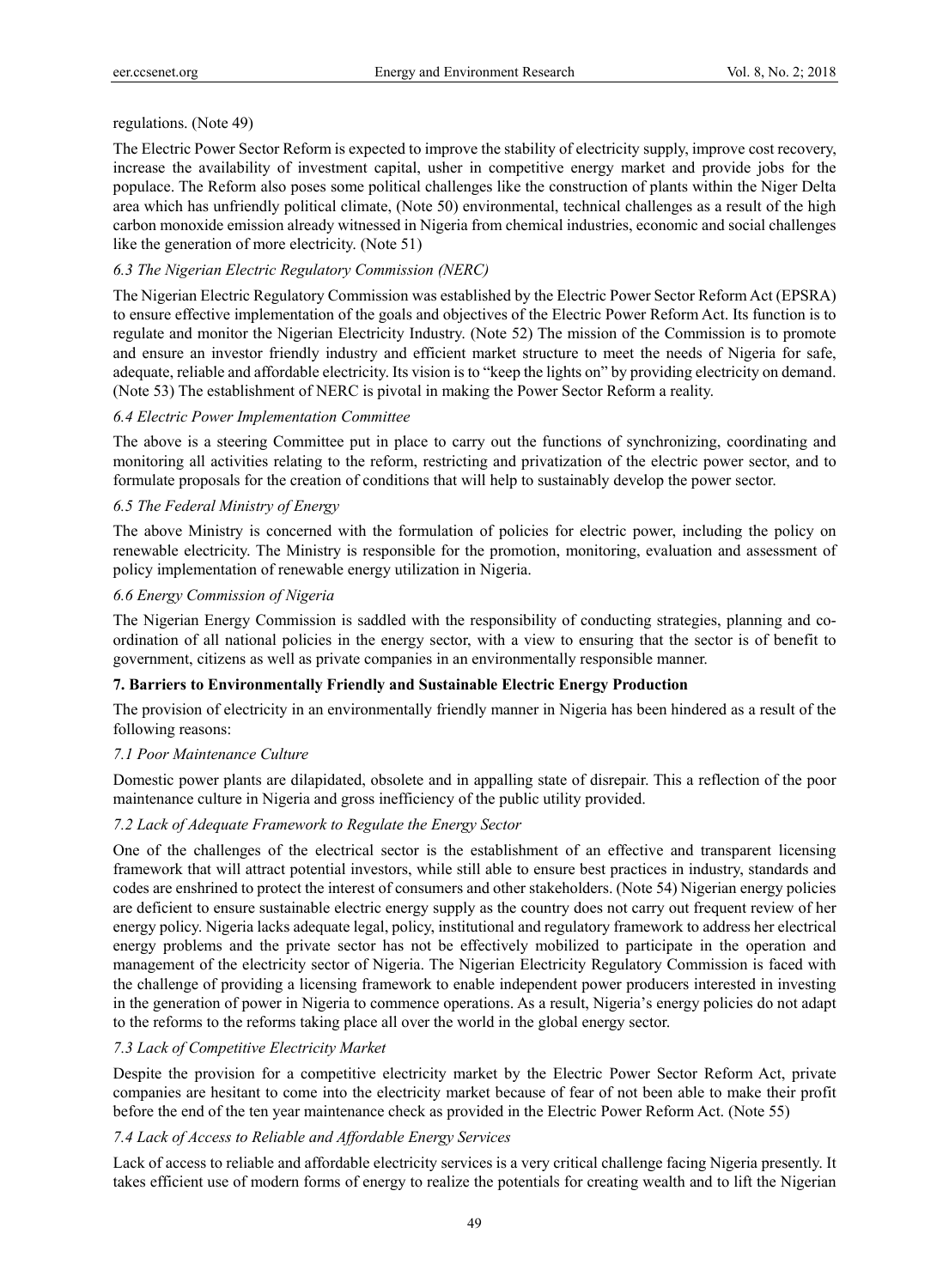population out of poverty. Improved access to modern electric power services is important in order to help Nigerians escape from the vicious cycle of poverty.

#### **8. Framework for Sustainable Energy Sector in Nigeria**

A framework that will ensure that all the dimensions of sustainable development are integrated at all levels of governance in Nigeria includes the following:

#### *8.1 The Establishment of an Adequate Institutional, Policy, Legal and Regulatory Framework*

Legal measures in promoting electric energy for sustainable development are very important if sustainable electric energy is to be realized. Adequate institutional structures as well as a strong and effective legal and regulatory framework that would help create conducive environment for private sector participation in the development, operation and management of the energy sector is very important. Adequate attention should be given to the development of appropriate legal and regulatory structures with enforcement mechanisms which will provide clear rules of the game for all players and define the responsibilities and obligations as well as protect business and investor interests while safe-guarding the public and consumers. Such regulatory measures should discourage provisions for subsidies so as to enhance the revenue base in Nigeria.

#### *8.2 Environmental Impact Assessment Act*

Environmental impact assessment of any operation in the electric power sector is a very important tool for the promotion of sustainable electrical energy sector. Such a measure will require all federal actions which are likely to significantly affect the quality of human environment in the Nigeria. Capital projects in electricity sector can to be subjected to environmental impact assessment. Citizens should be empowered with the locus standi to challenge project which fail to conform to the provisions of the Act in court. Consequently, the consequences of any proposed action can be adequately considered before they are implemented.

#### *8.3 Financing for Sustainable Electric Energy Development*

Financing electric energy for sustainable development is a crucial element of the challenges posed by the implementation of Agenda 21. (Note 56)Investment in the development of electric energy resources is capital intensive. A framework that will dispel the perception of high risk associated with private investment in Nigeria is necessary in order to attract private investors into the energy sector. Mobilization of financial resources to tackle the challenge of electric energy for sustainable development is very important if the goals and objectives of sustainable electric energy production and consumption is to be achieved. Access to modern electric energy services is an important pre-condition for the eradication of poverty. A robust framework for sustainable development finance (Note 57) as well as an environment conducive for business are needed. With the above, capital flows and portfolio investment can be channeled to the sustainable electric energy development agenda, to eliminate illicit financial flows, to enhance the regulation of secrecy jurisdictions and to promote asset recovery. Multilateral development banks can help to identify novel sources of sustainable electric energy development financing. The financing framework will also require the mobilization of domestic resources. This could be by broadening the tax base and improving tax administration and improving corporate and public governance of extractive industries in Nigeria. It has been opined (Note 58) that private sector capital investment in sustainable electric energy will materialize only when investment opportunities are perceived as yielding high risk adjusted net returns on the relevant investments.

#### *8.4 Renewed Partnership and Means of Implementation*

A renewed partnership (Note 59) for sustainable development is essential for the realization of the new development agenda in the Nigerian electric energy sector. A partnership to mobilize means of implementation and a participatory monitoring framework for tracking progress and mutual accountability mechanisms for all stakeholders of the electric energy sector are necessary building blocks for the realization of this vision of sustainable electric energy. The Post-2015 Development Agenda on the provision of affordable and clean energy, is to ensure access to affordable, reliable, sustainable and modern energy for allwill have to be support by a renewed multi-stakeholder partnership that respond to the sustainable development agenda and grounded on the values of equity, solidarity and human rights. The multi-stakeholder partnership could be within governments, businesses, private philanthropic foundations, international organizations, volunteer groups, local authorities, the legislature, trade unions, research institutions and the academia. Such partnership can channel commitments and actions from a wider set of actors in the electric sector.

#### *8.5 A Comprehensive Monitoring Framework*

Effective implementation of the Post-2015 Development Agenda on the provision of affordable, sustainable and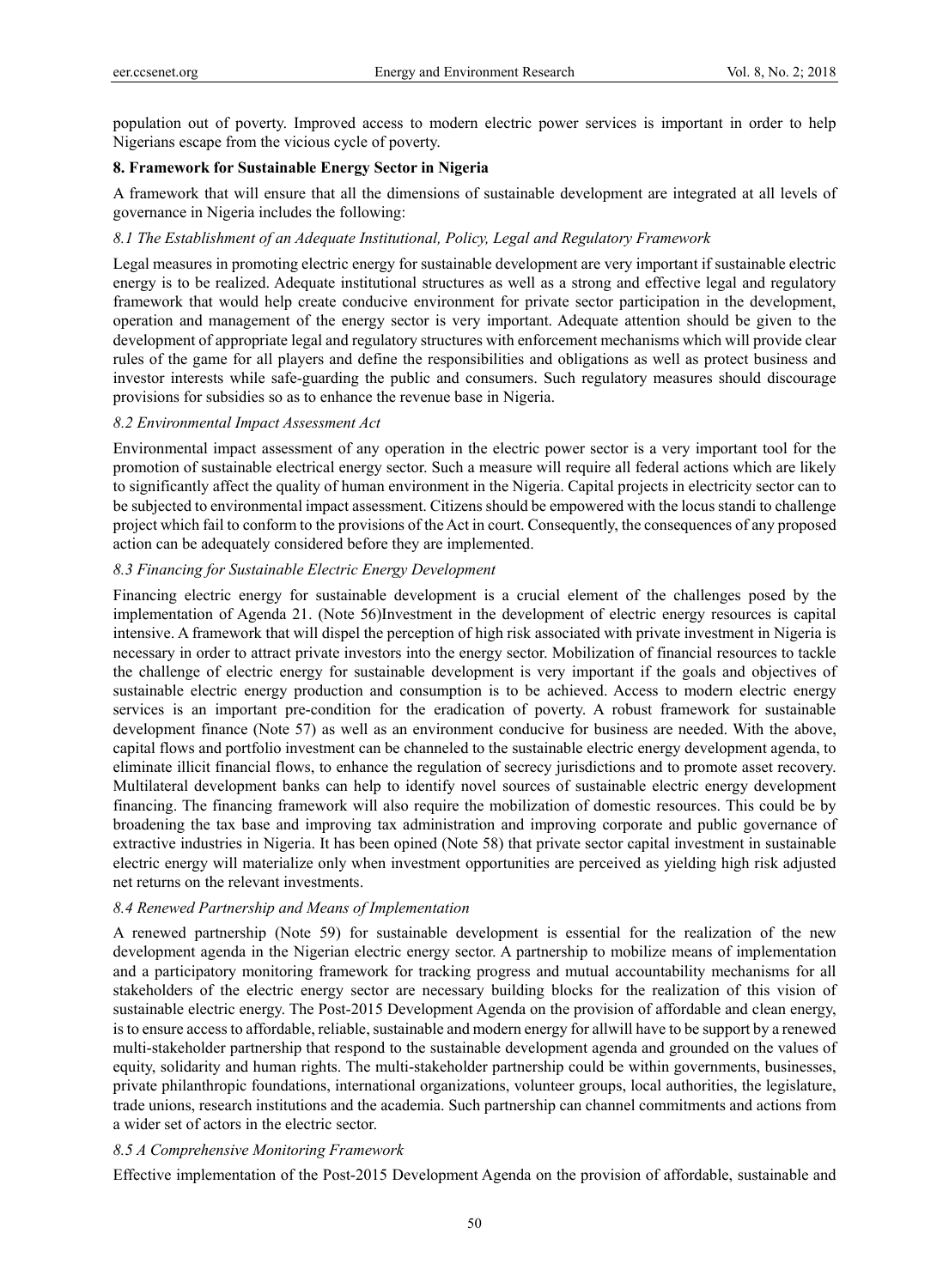clean energy for all requires effective monitoring and accountability mechanisms. This can be through the use of direct citizen engagement as well as ensuring that operations in the electric sector make use of new technologies, thereby ensuring that activities in this sector are carried out in a responsible and environmentally friendly manner.

## **9. Conclusion**

The world quest for dignity, peace, prosperity, justice, sustainability and an end to poverty has reached an unprecedented moment of urgency. The tasks of the MDGs in achieving significant improvement in the lives of people remain uncompleted. This task needs to be completed in order to secure the well-being, dignity and the rights of all those still on the margin today, as well as those of future generations. A new era demands a new vision and a responsive framework. Special attention is needed as the world is making the transition to an agenda that embraces sustainable development.

Sustainable development is the part way to the future. Sustainable development, enabled by the integration of economic growth, social justice and environmental stewardship must be made the global guiding principle and operational standards in the Nigerian electric power sector. This is the only framework that can bring together the full range of human aspirations and needs. It is a framework that offers a template for mutually reinforcing approaches to overcoming the challenges of providing sustainable electric energy in Nigeria.

Nigeria has enough for the need of everyone, but not for the greed of the greedy. In a nation highly favoured with great wealth, no person anywhere should be left behind and no one should go hungry or lack basic human amenities which are the foundation for a decent life and none should be made to face social and economic exclusion or live without access to basic services such as electricity. It takes a sustainable energy sector to avoid social dysfunction and ensure social and cultural well-being. We must all join faith together in strengthening and building collaboration and building the just, prosperous and sustainable world that people desire, and in building a future of justice and a life of dignity for all by ensuring the provision of sustainable electric power supply for all.

#### **Recommendations**

A robust electric energy sector is necessary to enhance sustainable economic growth. Policy measures and appropriate actions aimed at overcoming barriers to sustainable electric energy production and consumption needs to be adopted. An adequate and attractive institutional, legal, policy and regulatory framework that will attract private capital and managerial resources in the energy sector needs to be put in place.

The world is witnessing the replacement of command and control measures with market mechanism in the promotion of sound energy policies. This is to ensure that a level playing field is created for resources in the market place. All necessary ingredients to attract private investors in this sector should be put in place.

Sustainable development is the process of judicious use and conservation of natural resources for the overall improvement in the quality of life for the present and future generations on long term basis. Nigeria's electric power sector requires substantial reform if the nation's economic development and poverty alleviation is to be realized, and in order to enthrone sustainable electric sector and by extension, sustainable development. Resources in the electric power sector must be judiciously used and conserved for the benefits of present and future generations if sustainable development is to be attained.

Government through its agency regulates providers and distributors of electricity. Government should give the private sector transparent incentives to provide electrical energy with sustainable business practice. Electricity contracts can be awarded not only to the lowest cost provider, but also to a company that will provide electricity on the most environmental friendly manner. It takes sustainable energy to solve the problem of greenhouse gas emissions.

Government must be determined to reduce inefficiencies in the way electric energy resources are extracted and converted in order to ensure that the harnessing ofelectric energy resources contributes significantly to sustainable development. Finance for sustainable electric energy can be mobilized from Multilateral Development Banks who can be approached to assist in this regard. Private and Public sector investments can also be enhancedby broadening the tax base and improving tax administration. Improved corporate and public governance of extractive industries in Nigeria can also be relied upon. This will go a long way in attracting capital flows for sustainable electric energy supply.

In order to overcome the challenges of sustainable development, environmental issues must be addressed by focusing on the provision of sustainable electric energy in an environmentally friendly manner and one that will enable future generations to meet their own needs. In this regard, electrical energy needs of Nigeria must be considered when planning energy supply if Nigeria is to meet energy demand for members of her households more efficiently and in a cost-effective manner. There must also be commitment by both the public and private scientific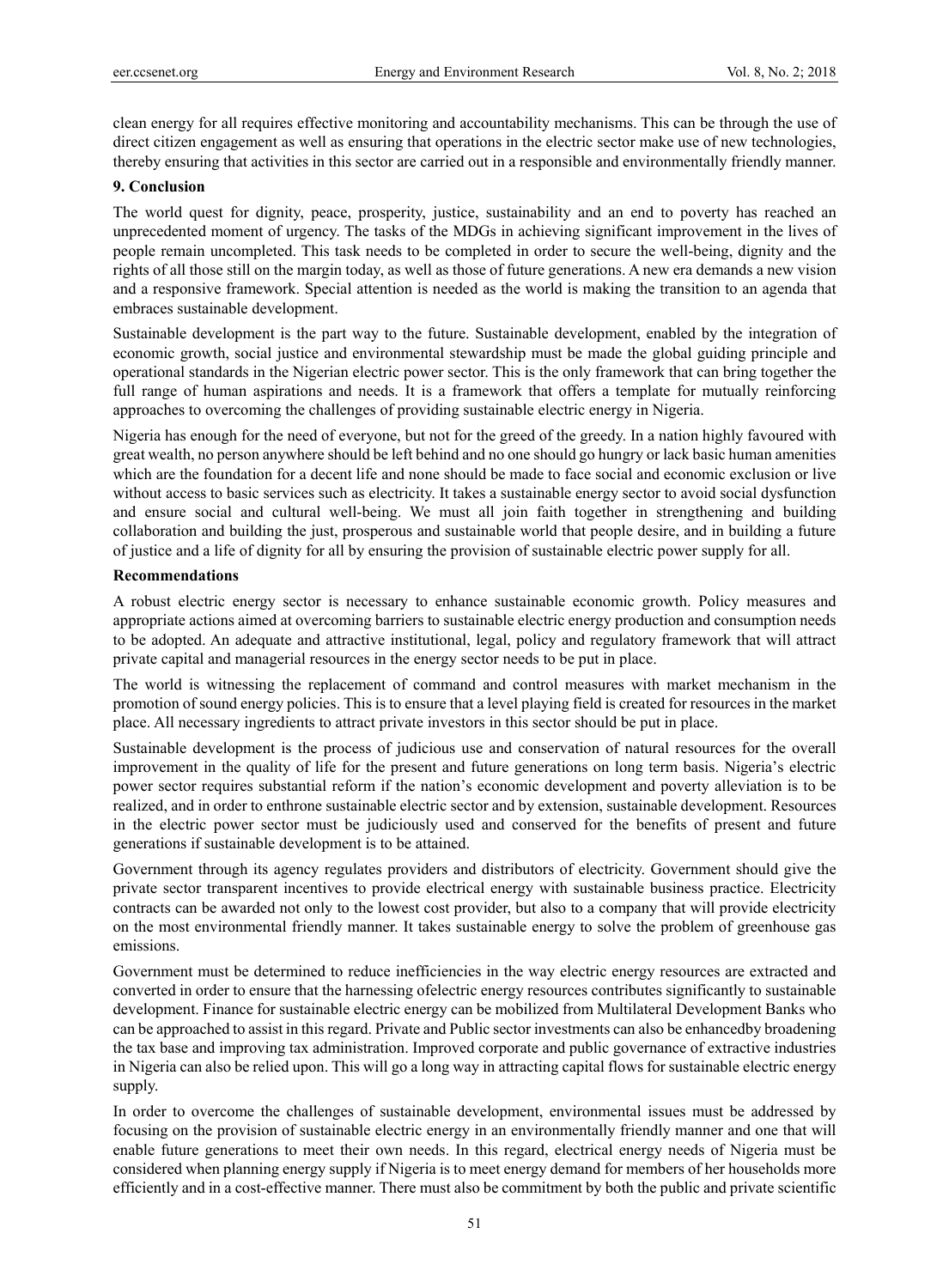and research communities to develop new and transformative technologies.

A competitive electricity market is necessary in order to help create a healthy rivalry among the different companies where expertise rather than mediocrity would be promoted. The full implementation of the Electric Power Reform Act will go a long way in ensuring sustainable electric power supply in Nigeria. This should be improved upon in Nigeria.

Nigeria can benefit immensely from the development of her hydropower and natural gas for the production of commercial energy supplies required for her social and economic development in an environmentally sound manner by harnessing available energy resources to ensure the provision of commercial supplies necessary to fuel economic growth and poverty reduction should rank high in Nigeria's policy agenda.

#### **References**

Adoghe, A. U. (2004). Effects of Electric Power Supply Reliability and Stability in Nigeria.

- Advisory Power Team. (2015). *Nigeria Power Baseline Report* Office of the Vice President, Federal Government of Nigeria.
- Atsegbua, L., Akpotaire, V., & Dimowo, F. (2010). Environmental Law in Nigeria, Theory and Practice. Ambik Press, Benin City
- Campos, J. E., & Salehi-Esfahani, H. (1996). Why and When Do Governments Initiate Public Enterprise Reforms? *World Bank Economic Review, 10*(3), 451-485. Dipakde and Basavaprabhu Jirli, Environment and Sustainable Development Concept, Model and Principle. Available at: http://agropedia.iitk.acin/openaccess/sites/default/files/WS%201.pdf.
- Helen Obioma Onyi-Ogelle (2016). The Implications of Legal Reform in the Nigeria Power Sector. *Africa Research Review, 10*(3), Serial No.42.
- Inugonum, T. (2005). Challenges Facing the Development of Independent Power Producers in the Deregulated Power Sector in Nigeria (NEPA as case study). 6<sup>th</sup> International conference on Power System Operation and Planning (ICPSOP) pp 33-37.
- Latham & Watkins (2016). Africa Practice Nigerian Power Sector: Opportunities and Challenges for Investment.
- Vinveeta, S. (2014). An Impact and Challenges of Sustainable Development in Global Era. *Journal of Economics and Development Studies, 2*(2).
- Nnaemeka, V. E., & Samson, D. Y. (2015). Improving Electricity Access in Nigeria: Obstacles an the Way Forward. *International Journal of Energy Economics and Policy, 5*(1), 335-351.
- Okoro, O. (2007). Power Sector Reforms in Nigeria: challenges and Opportunities. *Journal of Energy in Southern Africa, 18*(3).
- Thomas, B. J. (2005). The Imperatives of Energy For Sustainable Development in Adrain, J. Bradbrook, Rosemary Lyster, Richard L. Ottinger and Wang XI (eds.) The Law of Energy For Sustainable Development, Cambridge University Press, Cambridge
- Weisse, B. E. (1990). Our Rights and Obligations to Future Generations for the Environment 84 AJIL 198 at 199.
- Rosmemary, L., Richard, L., Ottinger & Wang, X. I. (2005). Worika, Ibibia Energy Development and Utilization in Africa in Adrian J. Bradbrook, The Law of Energy for Sustainable Development, Cambridge University Press, Cambridge.
- Yergin, D. (1991). The Prize: An Epic Quest for Oil, Money and Power. Simon & Schuster Ltd.

#### **Notes**

Note 1. Such as oil, gas, coal ,hydropower etc

- Note 2. Electricity, Definition of Electricity available at http://www.merriam-webster.com/dictionary/electricity>
- Note 3. Wikipedia "Deregulation" available at <http://en.wikipedia.org/wiki/Deregulation
- Note 4. World Summit on Sustainable Development
- Note 5. Okoro, O. (2009) "Power Sector Reforms in Nigeria: Challenges and Opportunities" p. 1
- Note 6. Such as oil, natural gas and coal
- Note 7. Such as solar, geothermal energy, wind etc.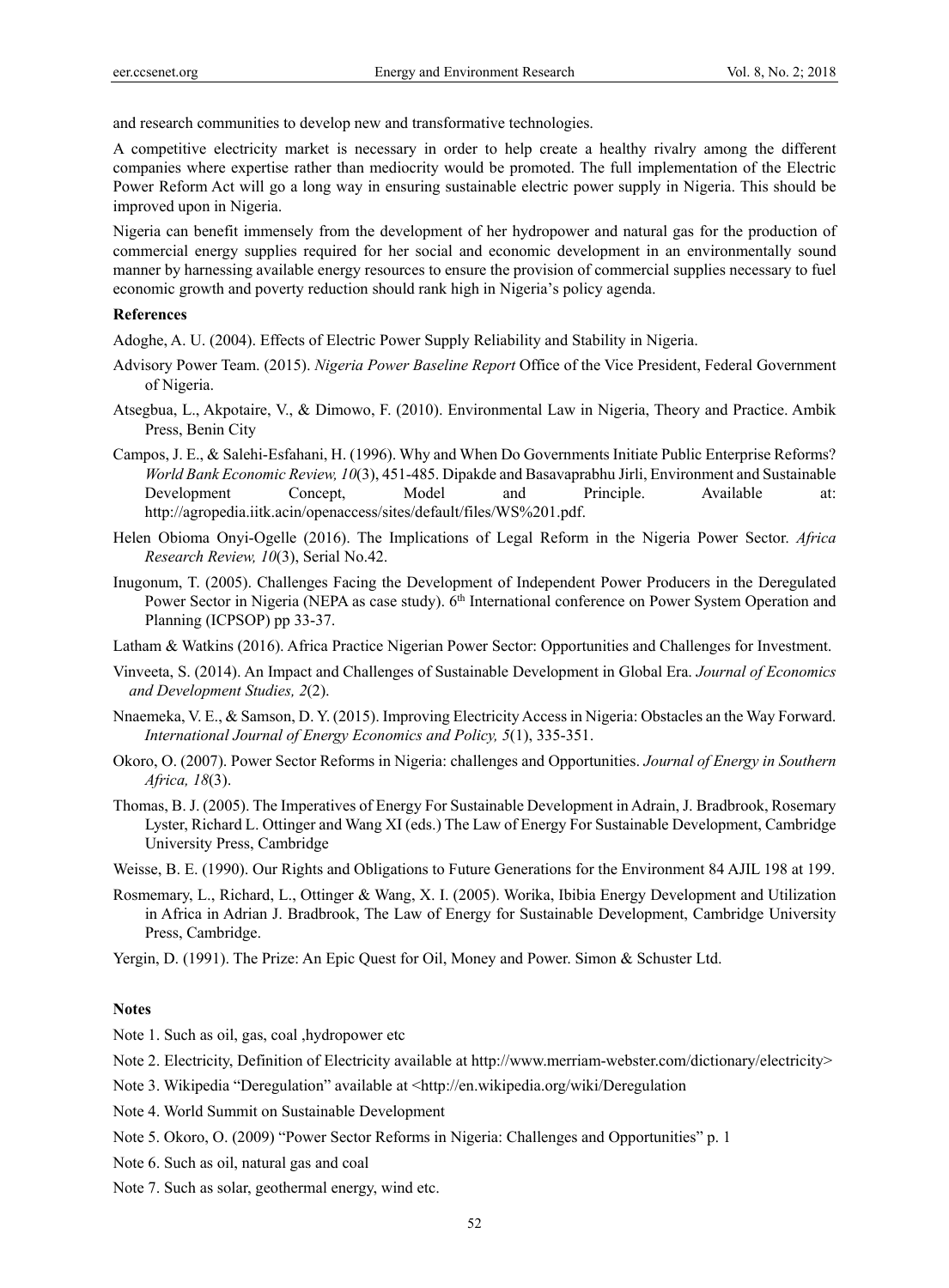Note 8. Oxford World Encyclopedia (1998) Oxford University Press, Oxford, U.K. at 471

Note 9. Yergin, D. (1991) "The Prize: An Epic Quest for Oil, Money and Power, Simon & Schuster Ltd.

Note 10. Thomas B. Johansson (2005) "The Imperatives of Energy For Sustainable Development" in Adrain, J. Bradbrook, Rosemary Lyster, Richard L. Ottinger and Wang XI (eds.) (2003) The Law of Energy For Sustainable Development, Cambridge University Press, Cambridge pp 46-52

Note 11. Weisse, Brown E. (1990) "Our Rights and Obligations to Future Generations for the Environment" 84 *AJIL* 198 at 199

Note 12. This is in the area of health, income generation, food, water and habitat systems

Note 13. Such as food, shelter, health care, education, access to information and employment.

Note 14. This includes lighting operating theatres, refrigeration of vaccines and other medicines, sterilization of equipment and transport to health centres etc.

Note 15. Such as Native Authorities (who carried out their operations through the Public works Department) and the Nigerian Electricity Supply Company

Note 16. Lawal, T.A. et al "Energy and Power Generation, Transmission and distribution in Lagos State available at http://www.cefolassaocoed.net/index/php?option=com\_content&view=article&id=83&ltemid=88&limistart=3

Note 17. See Section 1(1) of the National electric Power authority (NEPA) 1990 Act Cap. 256, LFN

Note 18. See Section 1(1) of the National electric Power authority (NEPA) 1990 Act Cap. 256, LFN

Note 19. Chudi Nelson "Road Map to the Reform of the Electric Power Sector

Note 20. Such as restructuring and eventual privatization of NEPA

Note 21. Campos, J. E. and Salehi-Esfahani, H. "Why and when do governments Initiate Public Enterprise Reforms" World Bank Economic review 1996 Vol 10 Is 3 at p. 451

Note 22. These are the economic, social and environmental pillars of sustainable development

Note 23. This includes the processing to help bridge the gaps in the economic status of people in all the communities of the world

Note 24. This touches on jobs, health and over-all quality of life

Note 25. World Commission on Environment and Development

Note 26. Ms. Vinveeta Sing (2014) "An Impact and Challenges of Sustainable Development in Global Era," Journal of Economics and Development Studies, Vol. 2, No. 2, pp 327-337 at 330

Note 27. African Delegate to Johannesburg (Rio+10)

Note 28. John Ehrenfeld is Professor Emeritus, MIT

Note 29. Such as the economic pillar, the social pillar and the environmental pillar of sustainable development.

Note 30. Such as global, regional, national and local levels

Note 31. The United Nations, the World Bank and the Organisation for Economic Cooperation and Development (2012b) Back to Our Common Future. Sustainable Development in the 21st Century (SD21) Project: Summary For Policy Makers, Department of Economics and Social Affairs, Division of Sustainable Development, New York

Note 32. Dipakde and BasavaprabhuJirli "Environment and Sustainable Development Concept, Model and Principle available at http://agropedia.iitk.acin/openaccess/sites/default/files/WS%201.pdf.

Note 33. Agenda 21

Note 34. Worika, Ibibia (2005) "Energy Development and Utilization in Africa" in Adrian J. Bradbrook, RosmemaryLyster, Richard L. Ottinger and Wang X I (2005) The Law of energy for Sustainable Development, Cambridge University Press at p. 327

Note 35. UICN Commission on Environmental Law and its Climate and Energy Working Group, "Brainstorming Session in the World Energy Assessment and Sustainable Energy Outreach" 2003

Note 36. The Brundtland Commission

Note 37. Such as oil, coal, natural gas

Note 38. Atsegbua, L., Akpotaire, V. and Dimowo, F. (2010) Environmental Law in Nigeria, Theory and Practice,